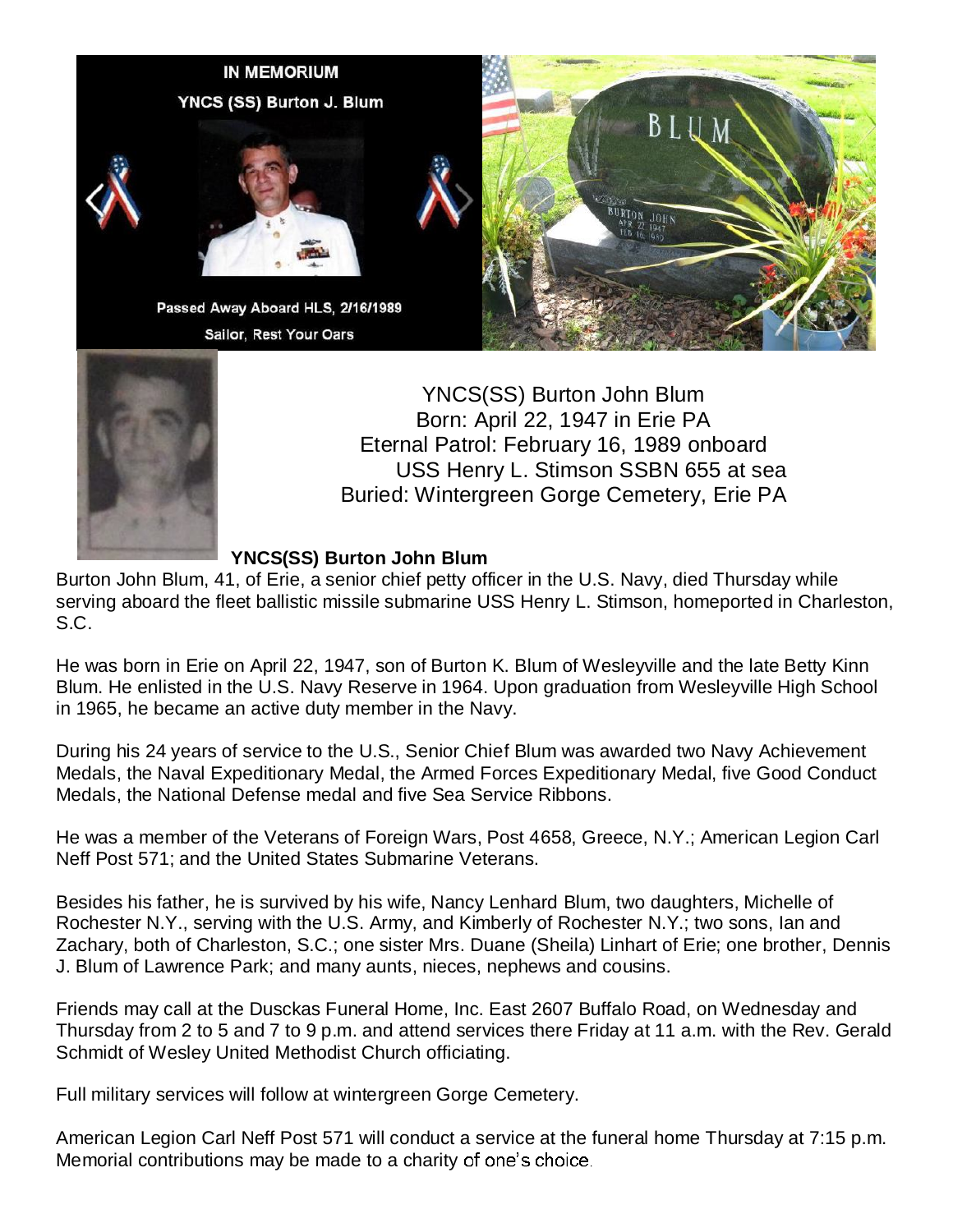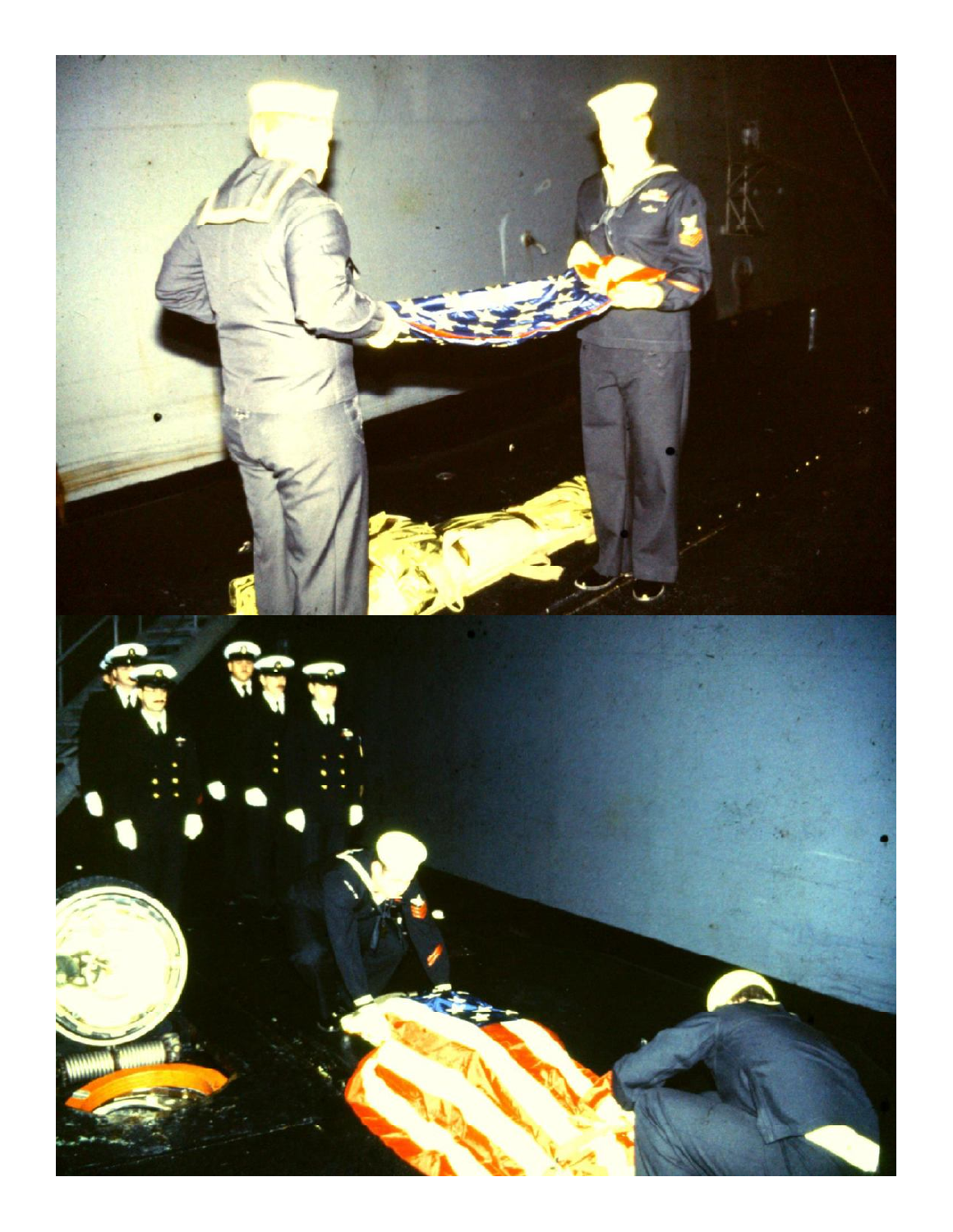

**YNCS(SS) Burt Blum & EMCM(SS) Dave Couser, Bull Nuke Goat Locker**

**YNCS(SS) Burt Blum & FTCS(SS) Nick Nichols, COB**